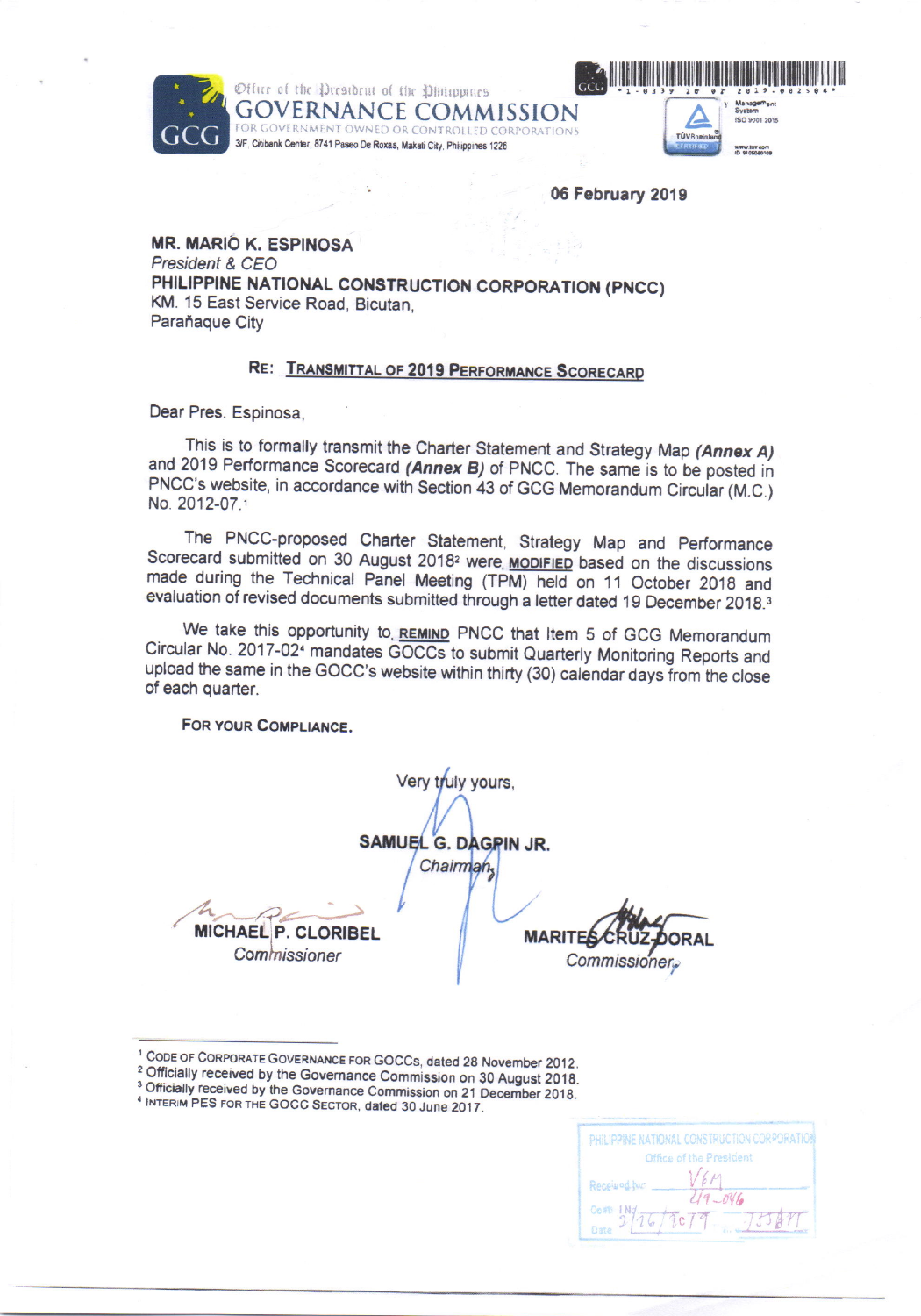#### PHILIPPINE NATIONAL CONSTRUCTION CORPORATION (PNCC)

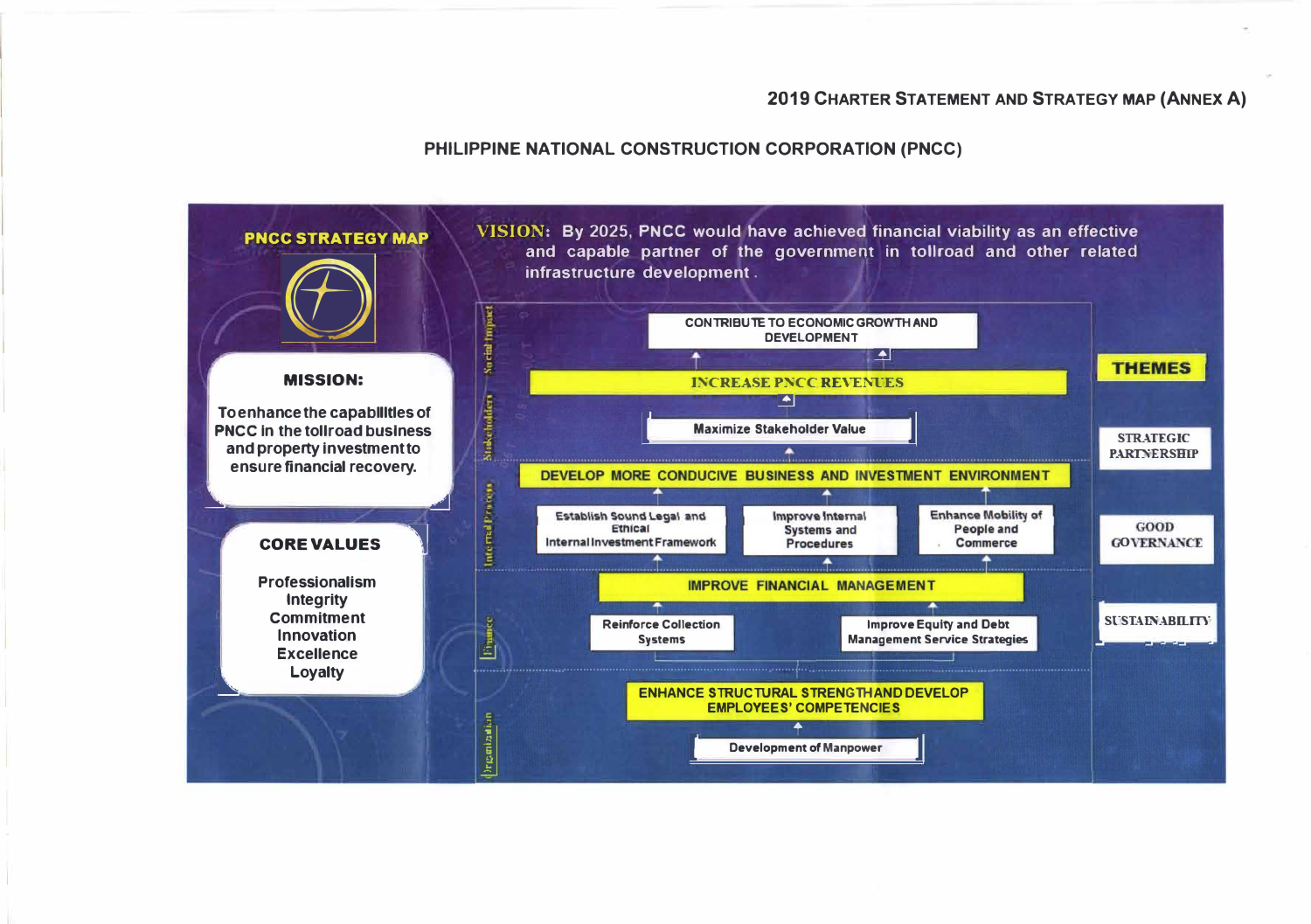# PHILIPPINE NATIONAL CONSTRUCTION CORPORATION (PNCC)

|                         | <b>Component</b> |                                                                 |                          |        |                                                            |           | <b>Baseline Data</b> |           | <b>Target</b>                                                      |  |  |
|-------------------------|------------------|-----------------------------------------------------------------|--------------------------|--------|------------------------------------------------------------|-----------|----------------------|-----------|--------------------------------------------------------------------|--|--|
|                         |                  | <b>Objective/Measure</b>                                        | Formula                  | Weight | Rating System <sup>a/</sup>                                | 2016      | 2017                 | 2018      | 2019                                                               |  |  |
| CUSTOMERS/STAKEHOLDERS  | <b>SO1</b>       | <b>Maximize Stakeholder Value</b>                               |                          |        |                                                            |           |                      |           |                                                                    |  |  |
|                         |                  | <b>Construction and Development of Real Properties</b>          |                          |        |                                                            |           |                      |           |                                                                    |  |  |
|                         |                  | a. Porac                                                        | Actual<br>Accomplishment | 4%     | All or Nothing                                             | N/A       | N/A                  | N/A       | <b>Signed Lease Contract</b><br>for Porac Property                 |  |  |
|                         | <b>SM1</b>       | b. FCA                                                          |                          | 4%     |                                                            | N/A       | N/A                  | N/A       | <b>Signed Lease Contract</b><br>for the 3 Areas in FCA<br>Property |  |  |
|                         |                  | c. Bicutan                                                      |                          | 4%     |                                                            | N/A       | N/A                  | N/A       | <b>Disposition of Bicutan</b><br>Property                          |  |  |
|                         | SM <sub>2</sub>  | <b>Percentage of Satisfied</b><br><b>Customers</b>              |                          | 8%     | Actual / Target x<br>Weight<br>$0\% =$ If less than<br>80% | N/A       | N/A                  | N/A       | $90\%$                                                             |  |  |
|                         |                  |                                                                 | Sub-total                | 20%    |                                                            |           |                      |           |                                                                    |  |  |
| <b>INTERNAL PROCESS</b> | <b>SO 2</b>      | Establish Sound Legal and Ethical Internal Investment Framework |                          |        |                                                            |           |                      |           |                                                                    |  |  |
|                         | SM <sub>3</sub>  | Expansion of<br><b>Presidential Decree</b><br>(P.D.) 1894       | Actual<br>Accomplishment | 5%     | All or Nothing                                             | <b>NA</b> | <b>NA</b>            | <b>NA</b> | Filing of Bill for the<br>Amendment of P.D.<br>1894                |  |  |
|                         | <b>SO 3</b>      | <b>Improve Internal Systems and Procedures</b>                  |                          |        |                                                            |           |                      |           |                                                                    |  |  |
|                         | SM <sub>4</sub>  | <b>ISO Certification</b>                                        | Actual<br>Accomplishment | 6%     | All or Nothing                                             | <b>NA</b> | <b>NA</b>            | <b>NA</b> | ISO 9001:2015<br>Certification                                     |  |  |

\* Using the Standard Methodology and Questionnaire developed by GCG.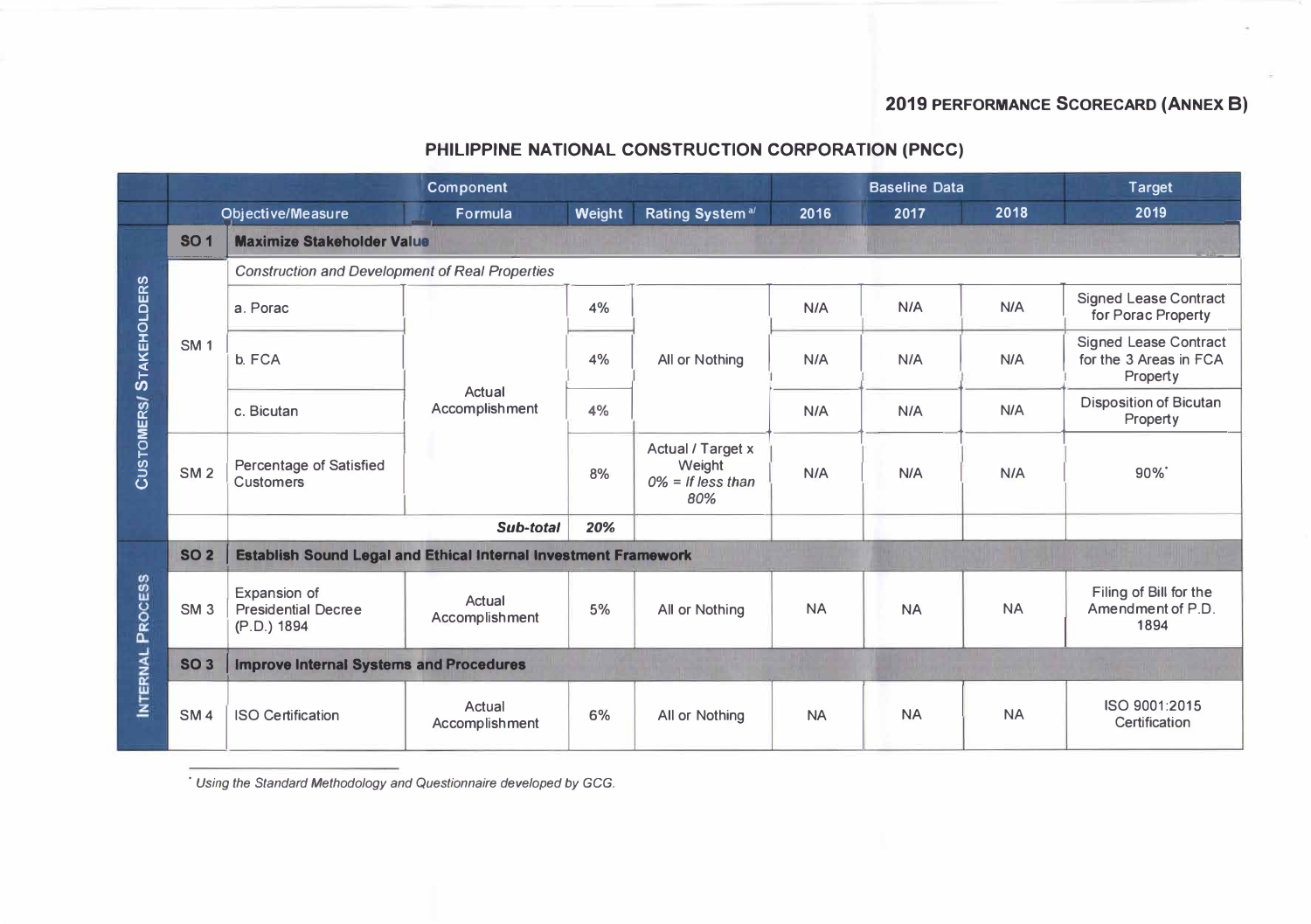### *PNC C* 12 **of 4** *2019 Performance Scorecard*

|                  | Component       |                                                        |                                 |                                                  |                             |           | <b>Baseline Data</b> |           | <b>Target</b>                                                                                                         |  |  |
|------------------|-----------------|--------------------------------------------------------|---------------------------------|--------------------------------------------------|-----------------------------|-----------|----------------------|-----------|-----------------------------------------------------------------------------------------------------------------------|--|--|
|                  |                 | <b>Objective/Measure</b>                               | Formula                         | Weight                                           | Rating System <sup>a/</sup> | 2016      | 2017                 | 2018      | 2019                                                                                                                  |  |  |
|                  | <b>SO 4</b>     | <b>Enhance Mobility of People and Commerce</b>         |                                 |                                                  |                             |           |                      |           |                                                                                                                       |  |  |
|                  |                 | <b>Construction and Development of Expressways</b>     |                                 |                                                  |                             |           |                      |           |                                                                                                                       |  |  |
|                  | <b>SM 5</b>     | a. Pasig River<br><b>Expressway Project</b><br>(PAREX) | Actual<br>Accomplishment        | 5%                                               | All or Nothing              | <b>NA</b> | <b>NA</b>            | <b>NA</b> | Memorandum of<br><b>Agreement on PAREX</b><br>Submitted to the NEDA<br>and GCG for Approval                           |  |  |
|                  |                 | b. Lucena-Matnog<br>Expressway/SLEX TR5                | Actual<br>Accomplishment        | 5%                                               | All or Nothing              | <b>NA</b> | <b>NA</b>            | <b>NA</b> | Approval of Joint<br><b>Investment Proposal</b>                                                                       |  |  |
|                  |                 | c. Bulacan-Tuguegarao<br>Expressway (BUTEX)            | Actual<br>Accomplishment        | 5%                                               | All or Nothing              | <b>NA</b> | <b>NA</b>            | <b>NA</b> | Signed Memorandum of<br>Agreement (MOA) on<br><b>BUTEX</b>                                                            |  |  |
|                  |                 | <b>Increased Annual Daily Traffic</b>                  |                                 |                                                  |                             |           |                      |           |                                                                                                                       |  |  |
| INTERNAL PROCESS | SM <sub>6</sub> | a. Buendia-Dilao                                       | Actual<br>Accomplishment        | a. i. 1%<br>ii. 1%<br>iii. 1%<br>iv. 1%<br>b. 5% | All or Nothing              | <b>NA</b> | <b>NA</b>            | <b>NA</b> | a. Completion of<br><b>Segmental Works:</b><br>i. San Juan River<br>ii. Section 3<br>iii. Section 4<br>iv. Balintawak |  |  |
|                  |                 |                                                        |                                 |                                                  |                             |           |                      |           | b. Actual Toll Operation                                                                                              |  |  |
|                  |                 | b. FTI-Bicutan                                         | <b>Actual</b><br>Accomplishment | 5%                                               | All or Nothing              | <b>NA</b> | <b>NA</b>            | <b>NA</b> | 5% of Segment 1<br>Completed                                                                                          |  |  |
|                  |                 |                                                        | Sub-total                       | 40%                                              |                             |           |                      |           |                                                                                                                       |  |  |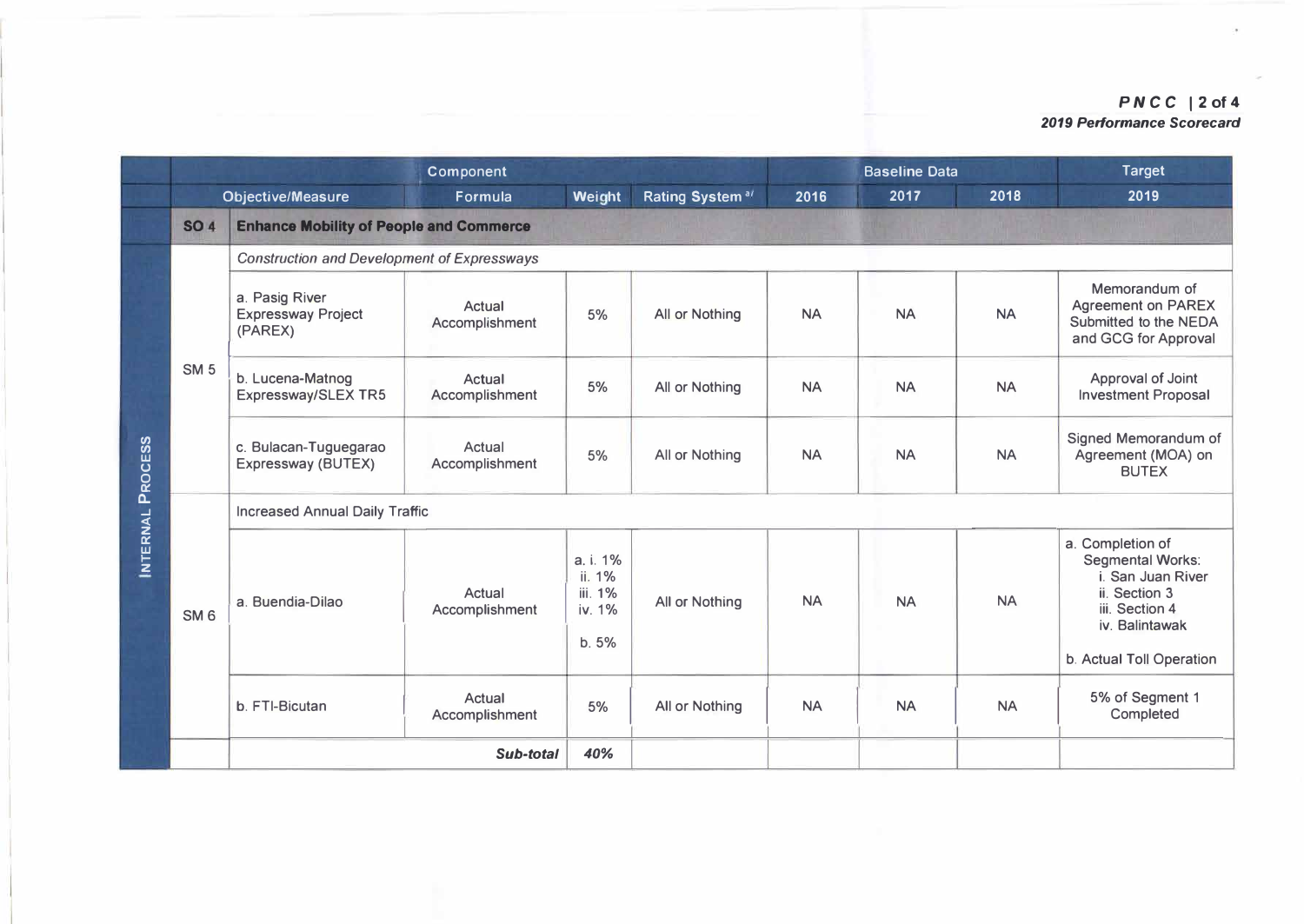### *PNCC I* **3of4** *2019 Performance Scorecard*

|         | <b>Component</b> |                                                                              |                                                                                                                                                                                |        |                               |           | <b>Baseline Data</b> |                          | <b>Target</b>                                                       |  |  |
|---------|------------------|------------------------------------------------------------------------------|--------------------------------------------------------------------------------------------------------------------------------------------------------------------------------|--------|-------------------------------|-----------|----------------------|--------------------------|---------------------------------------------------------------------|--|--|
|         |                  | <b>Objective/Measure</b>                                                     | <b>Formula</b>                                                                                                                                                                 | Weight | Rating System <sup>a/</sup>   | 2016      | 2017                 | 2018                     | 2019                                                                |  |  |
|         | <b>SO 5</b>      | <b>Reinforce Collection Systems</b>                                          |                                                                                                                                                                                |        |                               |           |                      |                          |                                                                     |  |  |
|         | SM <sub>7</sub>  | Percentage of<br><b>Receivables Collected</b>                                | Actual<br>Accomplishment                                                                                                                                                       | 5%     | (Actual / Target) x<br>Weight | <b>NA</b> | <b>NA</b>            | <b>NA</b>                | Collection of at Least<br>10% of Judgment/<br><b>Monetary Award</b> |  |  |
|         | <b>SO 6</b>      | <b>Improve Equity and Debt Management Service Strategies</b>                 |                                                                                                                                                                                |        |                               |           |                      |                          |                                                                     |  |  |
|         | SM <sub>8</sub>  | <b>Revenues</b>                                                              | Service Income +<br><b>Rental Lease Income</b><br>+ Share in JVAs +<br>Dividend Income +<br>Interest Income                                                                    | 10%    | (Actual / Target) x<br>Weight | P308.87 M | P328.93 M            |                          | 8% Increase from 2018<br><b>Revenues</b>                            |  |  |
| FINANCE | SM <sub>9</sub>  | Lease Income                                                                 | <b>Actual Amount</b>                                                                                                                                                           | 5%     | (Actual / Target) x<br>Weight | ₽107.74 M | <b>₽125.34 M</b>     |                          | 13% Increase from 2018<br>Lease Income                              |  |  |
|         | <b>SM 10</b>     | Earnings before Interest,<br>Tax, Depreciation, and<br>Amortization (EBITDA) | Net Income (before<br><b>Other Comprehensive</b><br>Income/Loss, Gains<br>and Other Non-<br>Operating Income) +<br>Depreciation + Income<br>Taxes + Interest<br><b>Expense</b> | 10%    | (Actual / Target) x<br>Weight | (H43 M)   | (H26.62 M)           | $\overline{\phantom{a}}$ | <b>Positive EBITDA</b>                                              |  |  |
|         | <b>SM 11</b>     | <b>Conversion of Debt-to-</b><br><b>Equity</b>                               | Actual<br>Accomplishment                                                                                                                                                       | 3%     | All or Nothing                | <b>NA</b> | <b>NA</b>            | <b>NA</b>                | Negotiation of Terms of<br>Debt Payment with PMO                    |  |  |
|         |                  |                                                                              | Sub-total                                                                                                                                                                      | 33%    |                               |           |                      |                          |                                                                     |  |  |